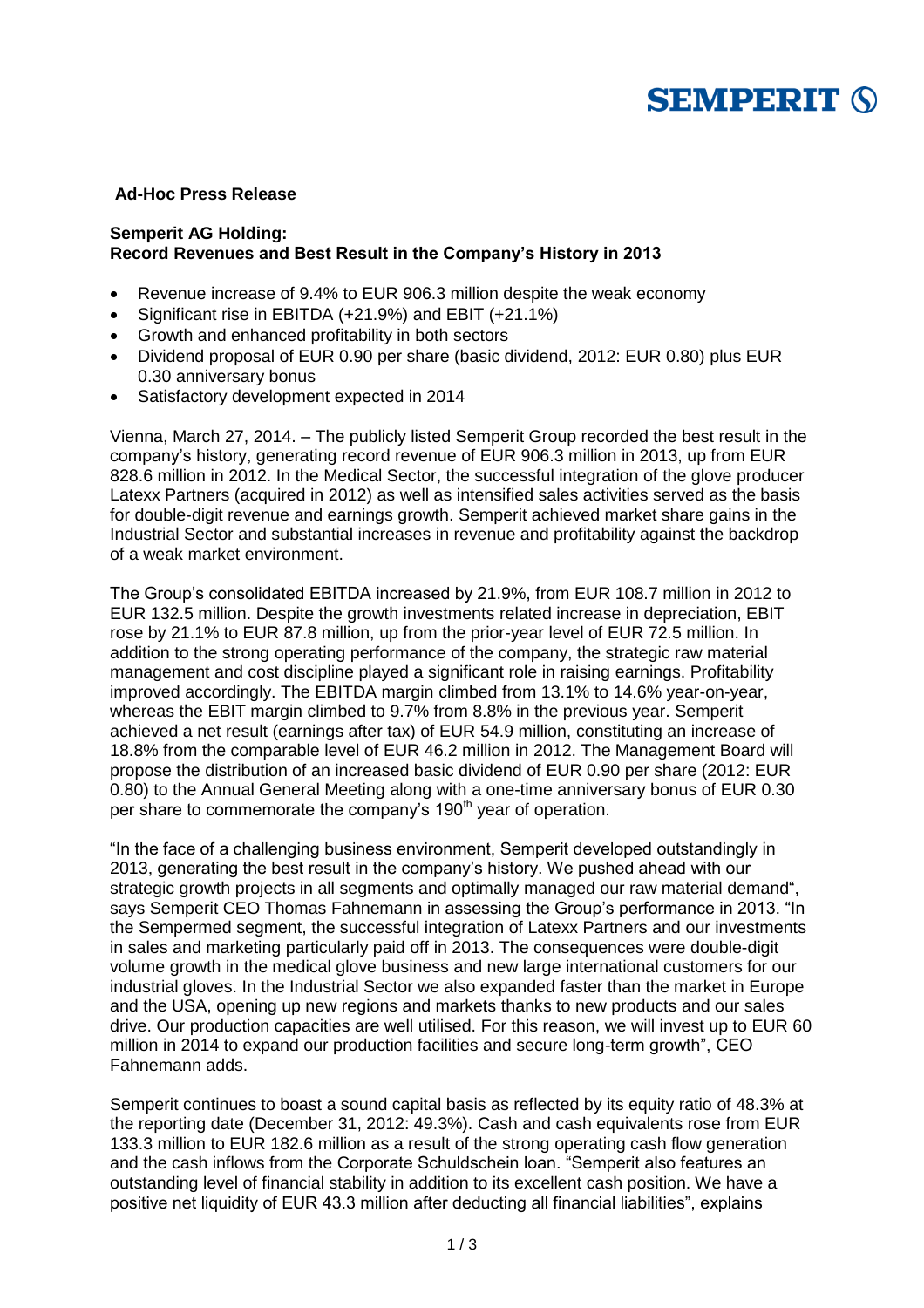

Semperit CFO Johannes Schmidt-Schultes. "The continuation of our growth path is secured. On the basis of our earnings and financial position, we will propose a dividend increase to the Annual General Meeting compared to the previous year", CFO Schmidt-Schultes adds.

### **Medical Sector: Substantial revenue and earnings increases**

In the Medical Sector (the Sempermed segment), the integration of Latexx Partners, an improved coordination of the company's sales efforts and disciplined cost management resulted in a substantial rise in revenue and earnings. Moreover, the intensified sales activities led to significantly higher sales volumes. 31% more examination gloves were sold in 2013 than in 2012. The ongoing negative price effects caused by the lower raw material prices compared to 2012 were more than offset. Capacity utilisation at the Sempermed production plants was very good (above 80%) during the reporting period.

Revenue of the Medical Sector rose 13.4% in 2013 to EUR 434.9 million in 2013. EBITDA was up 41.2% to EUR 58.7 million, providing an improved EBITDA margin of 13.5% compared to 10.8% in the prior year.

#### **Industrial Sector: Growth and high profitability despite the weak economic conditions**

The Industrial Sector (the Semperflex, Sempertrans and Semperform segments) showed a strong business development in spite of the challenging macroeconomic environment. New markets were opened up and market shares gained thanks to new products and the expansion of sales activities.

The development of the Semperflex segment was characterised by sales successes in Europe and the USA, efficient raw material procurement and anticipating production planning. Semperflex increased its market share for both hydraulic and industrial hoses. As a result, the production plants operated at almost full capacity. The Sempertrans segment generated a significant increase in earnings, primarily driven by the strategic focus on more profitable product groups and the enhanced internationalisation. Considerable volume growth led to full capacity utilisation of its European production plants. The Semperform segment also generated double-digit sales growth as well as substantial revenue and earnings increases. All key business units contributed to this development with higher sales volumes, which more than compensated for the negative price effects.

Revenue of the Industrial Sector was up 5.9% in 2013 to EUR 471.5 million. EBITDA of the Industrial Sector increased by 12.4% to EUR 90.1 million, resulting in an excellent EBITDA margin of 19.1%, up from 18.0% in the previous year. Moreover, significant double-digit EBIT margins were generated in all segments.

### **Outlook 2014 and multi-year targets**

The Semperit Group expects a continuation of the current good level of incoming orders and a satisfactory development of revenue and earnings in 2014. However, no significant growth impetus is anticipated.

The focus of the Sempermed segment will be on further enhancing the efficiency of the individual production plants and the overall profitability of the segment. The Semperit Group assumes that demand for examination and protective gloves will continue to rise.

A stable development is expected in the Industrial Sector in 2014. Due to the fact that production capacities are already being fully utilised in the Semperflex and Sempertrans segments, Semperit decided in 2013 to expand its capacities for hydraulic and industrial